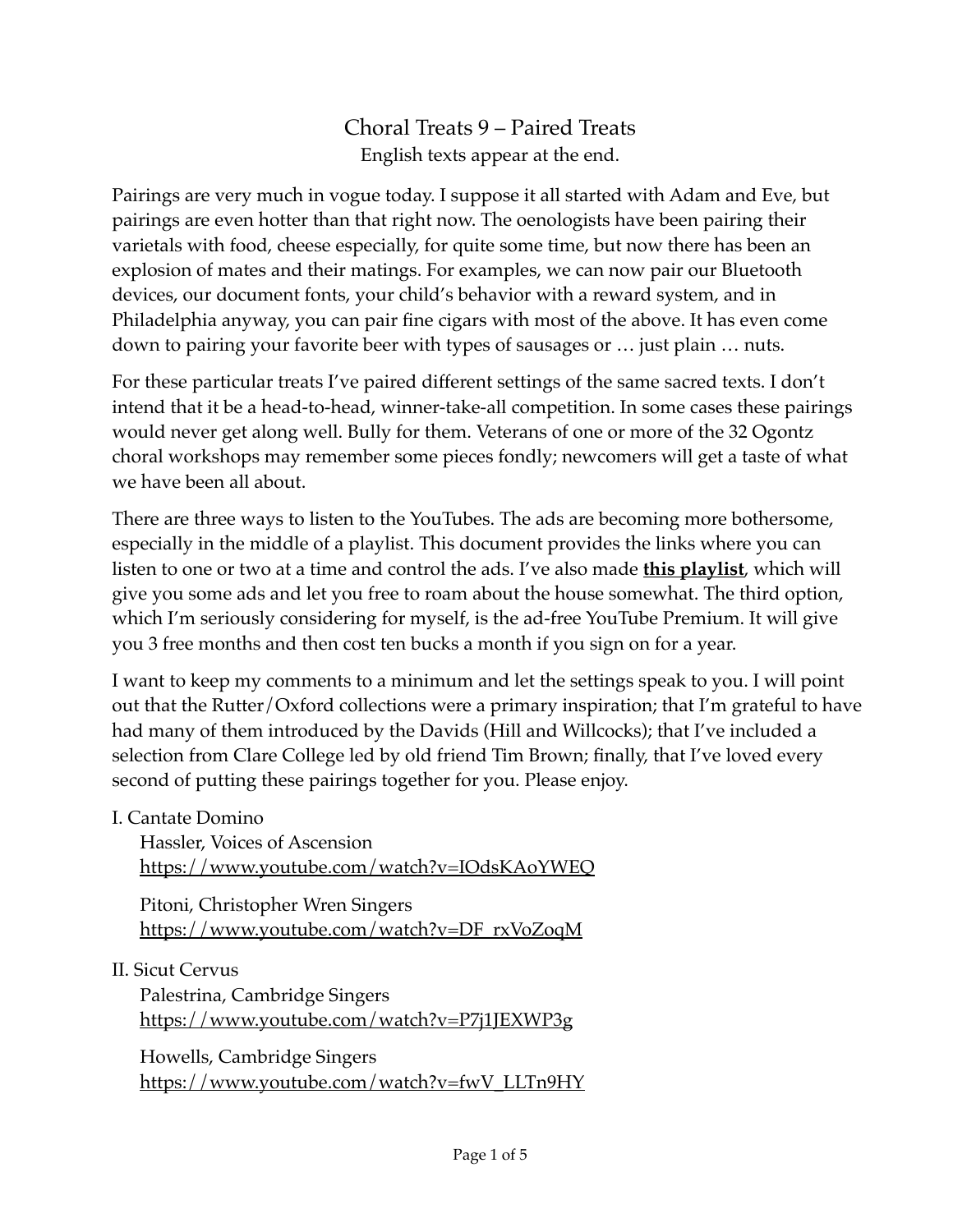III. O Quam Gloriosum Byrd, Cardinall's Musick <https://www.youtube.com/watch?v=egb0Jo518X8>

Victoria, Octarium <https://www.youtube.com/watch?v=2ADpDPHbmzc>

IV. Ave Maria

Josquin, VOCES8 <https://www.youtube.com/watch?v=kyGlFisv7Ng>

Parsons, The Sixteen <https://www.youtube.com/watch?v=5AOwGE0KuRI>

V. Ave Maris Stella

Grieg, St. John's College Choir [https://www.youtube.com/watch?v=PP9jHD\\_dRFI](https://www.youtube.com/watch?v=PP9jHD_dRFI)

Anerio, Felice, Slovak Choir [https://www.youtube.com/watch?v=JB7s5pVY\\_RM](https://www.youtube.com/watch?v=JB7s5pVY_RM)

VI. Haec Dies

Palestrina, La Grande Chapelle <https://www.youtube.com/watch?v=3AxEvvWby2c>

Byrd, Trinity College, Cambridge <https://www.youtube.com/watch?v=dnMvq20SxCM>

## VII. O Magnum Mysterium

Poulenc, Calmus Ensemble [https://www.youtube.com/watch?v=F-BpxHT\\_FX0](https://www.youtube.com/watch?v=F-BpxHT_FX0)

Victoria, Cambridge Singers <https://www.youtube.com/watch?v=9xPh-fXYAc4>

#### VIII. Jubilate Deo

di Lasso, Princeps Musicae <https://www.youtube.com/watch?v=RbQ6ISRC-60>

Gabrieli, Cambridge Singers <https://www.youtube.com/watch?v=1h5jt8nR0Ac>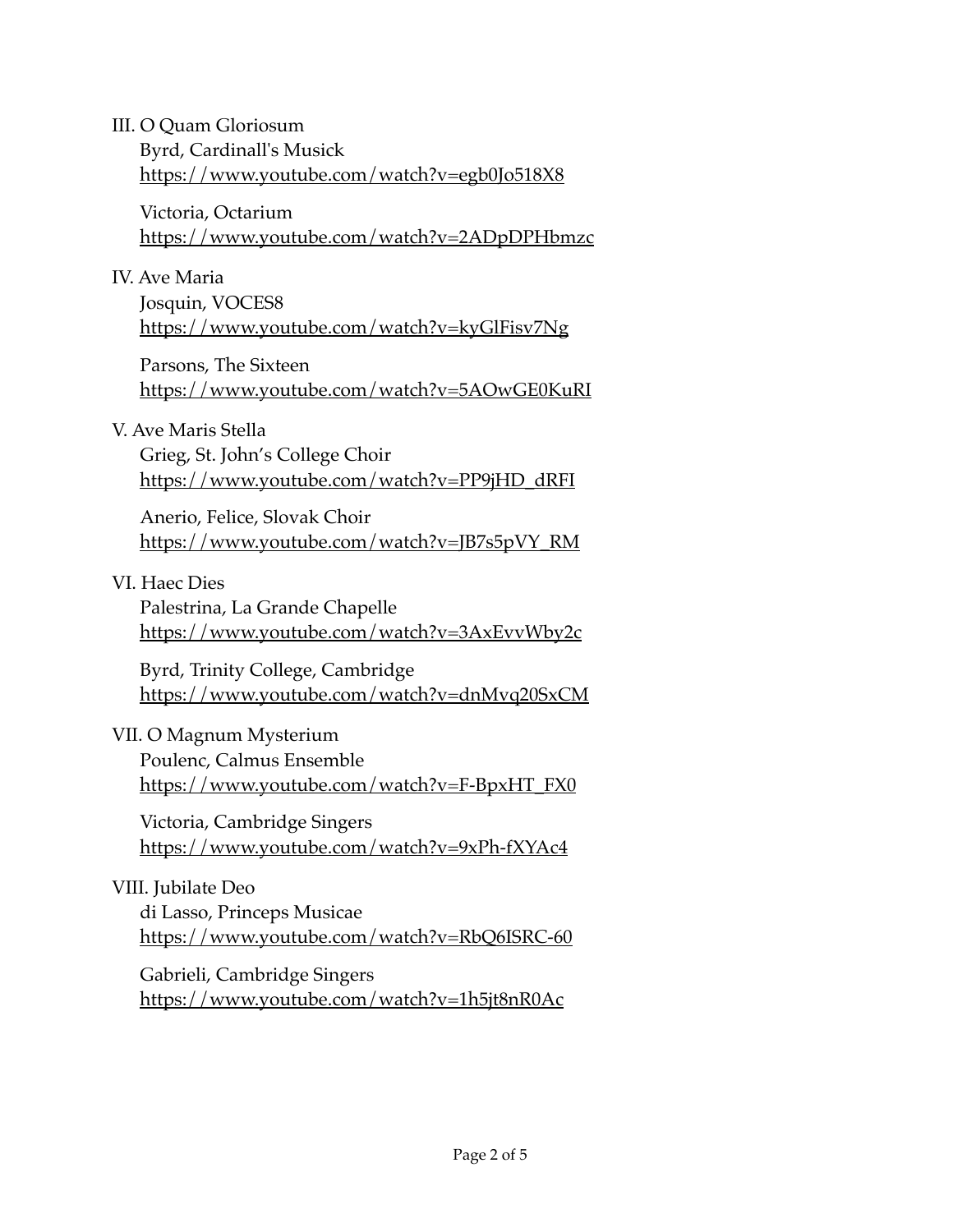#### IX. O Vos Omnes

Victoria, Robert Shaw Festival Singers <https://www.youtube.com/watch?v=pX8BUfe8fnQ>

Casals, King's College <https://www.youtube.com/watch?v=RlcAqb-h98A>

X. Ascendit Deus

P Philips, Clare College, Tim Brown <https://www.youtube.com/watch?v=LJMcC3jgiXc>

Jacob Handl, Elm City Girl's Choir <https://www.youtube.com/watch?v=IJ7zWR0BGwA>

XI. Benedictus

Poulenc, The Sixteen <https://www.youtube.com/watch?v=I0Yk-UFz8hY>

Karl Jenkins, London Philharmonic, National Youth Choir <https://www.youtube.com/watch?v=5KdLTxOD1KM>

# English Texts

#### **Cantate Domino**

Sing to the Lord a new song, Sing and give praise to his name: for he has done marvelous deeds. Sing and exult and praise. In songs with the harp and the voice: for he has done marvelous deeds.

#### **Sicut cervus**

Like as the hart desireth the waterbrooks: so longeth my soul after thee, O God.

## **O Quam Gloriosum**

O how glorious is the kingdom in which all the saints rejoice with Christ, clad in robes of white they follow the Lamb wherever he goes.

#### **Ave Maria**

Hail Mary, full of grace, the Lord is with thee; blessed art thou among women, and blessed is the fruit of thy womb, Jesus [Christ]. Holy Mary, Mother of God, pray for us sinners, now and at the hour of our death. Amen.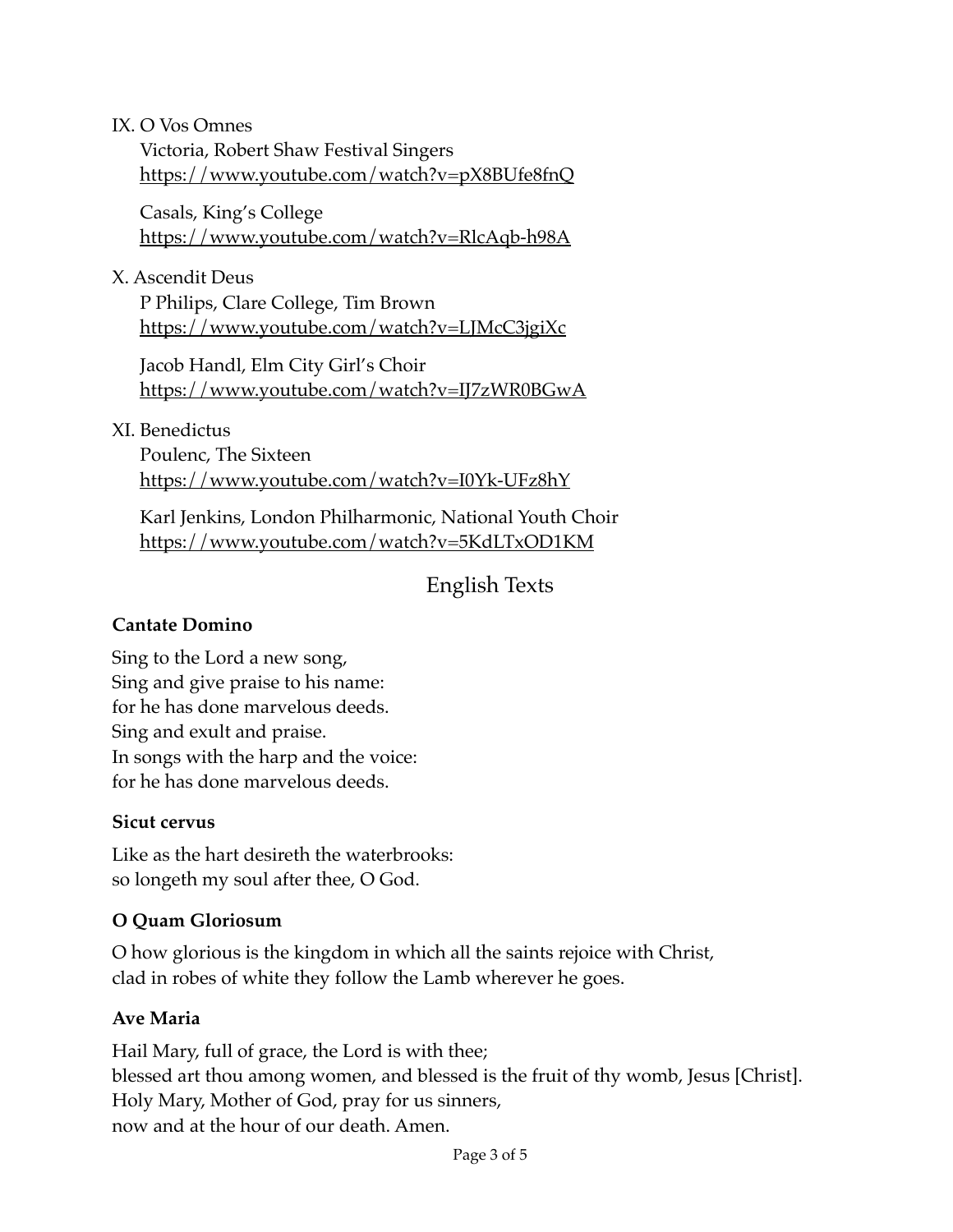#### **Ave Maris Stella**

Hear, O heaven, my words full of longing and suffused with joy. Echo: I hear! I beseech you, tell me who is she that rises up, bright as the dawn, and I shall bless her. Echo: I shall tell you! Say if this lady, lovely as the morn and glorious as the sun, fills with gladness the earth, heavens and seas. Echo: Mary! That sweet virgin Mary, foretold by the prophet Ezechiel, that eastern gate, Echo: The same! That sacred and joyful portal through which death was expelled and life renewed; Echo: Thus! Who is always a trusted mediator between God and man for the forgiveness of sins. Echo: a mediator! Let us all therefore follow her, through whom we may with grace deserve to attain life everlasting. Echo: let us follow! May God the Father, and the Son, and the mother whose sweet name we invoke, grant solace to the afflicted. Echo: Amen! Blessed art thou, virgin Mary, for ever and ever.

## **Haec dies**

This is the day the Lord has made, let us rejoice and be glad in it.

## **O Magnum Mysterium**

O great mystery and wonderful sacrament, that animals should see the new-born Lord lying in a manger! O blessed is the Virgin, whose womb was worthy to bear Christ the Lord. Hail Mary, full of grace: the Lord is with you. Blessed is the Virgin whose womb was worthy to bear Christ the Lord. Alleluia!